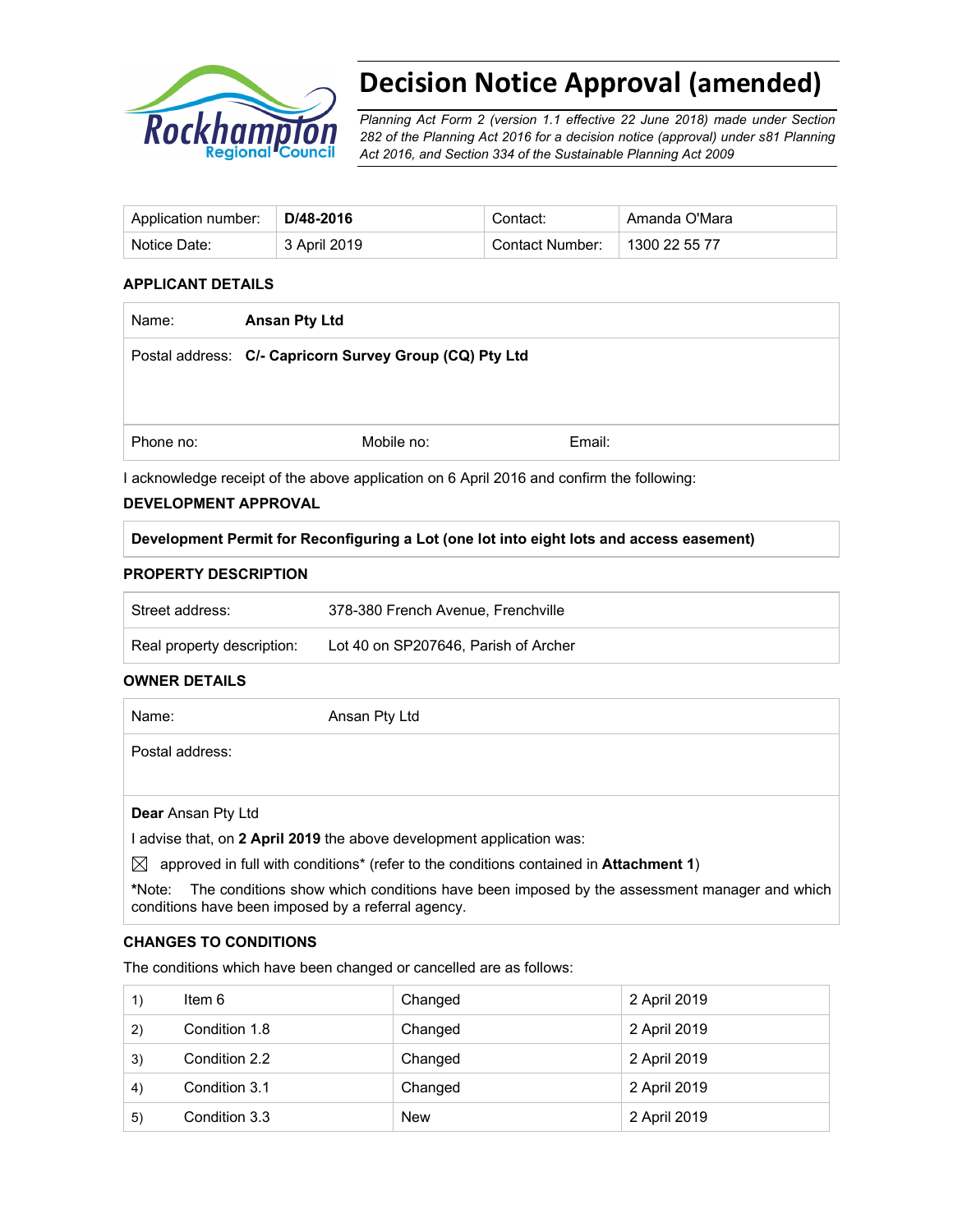#### **1. DETAILS OF THE APPROVAL**

|                                                                                                                                                                                                        | <b>Development</b><br><b>Permit</b> | <b>Preliminary</b><br>Approval |
|--------------------------------------------------------------------------------------------------------------------------------------------------------------------------------------------------------|-------------------------------------|--------------------------------|
| Development assessable under the planning scheme, superseded<br>planning scheme, a temporary local planning instrument, a master<br>plan or a preliminary approval which includes a variation approval |                                     |                                |
| - Reconfiguring a lot                                                                                                                                                                                  |                                     |                                |

#### **2. CONDITIONS**

This approval is subject to the conditions in Attachment 1.

#### **3. FURTHER DEVELOPMENT PERMITS REQUIRED**

Please be advised that the following development permits are required to be obtained before the development can be carried out:

| Type of development permit required | Subject of the required development permit |
|-------------------------------------|--------------------------------------------|
| <b>Operational Works</b>            | Sewerage Works                             |
|                                     | <b>Stormwater Works</b>                    |
|                                     | Inter-allotment Drainage Works             |
|                                     |                                            |

# **4. REFERRAL AGENCIES** NIL

# **5. SUPERSEDED PLANNING SCHEME** NIL

#### **6. THE APPROVED PLANS**

**The approved development must be completed and maintained generally in accordance with the approved drawings and documents:** 

| <b>Plan/Document Name</b>                                           | <b>Plan/Document Reference</b>  | Dated            |
|---------------------------------------------------------------------|---------------------------------|------------------|
| Proposed Reconfiguration of a Lot                                   | 5489 PROP Rev 0 Sheet 1         | 18 December 2015 |
| Proposed Reconfiguration of a Lot                                   | 5489 PROP Rev 0 Sheet 2         | 18 December 2015 |
| Stormwater Layout Plan                                              | 1011516-0001 Revision A         | 22 June 2016     |
| Sewerage Layout Plan                                                | 1011516-1001 Revision A         | 22 June 2016     |
| Reconfiguring a Lot - Proposed Staging,<br>Stage 1                  | 5489 Staging Rev A Sheet 1 of 2 | 5 February 2019  |
| Reconfiguring a Lot - Proposed Staging,<br>Stages 2A, 2B, 2C and 2D | 5489 Staging Rev A Sheet 2 of 2 | 5 February 2019  |

#### **7. CURRENCY PERIOD FOR THE APPROVAL (s.85 of the Planning Act)**

The standard relevant periods stated in section 85 of *Planning Act 20016* apply to each aspect of development in this approval, if not stated in the conditions of approval attached.

#### **8. STATEMENT OF REASONS**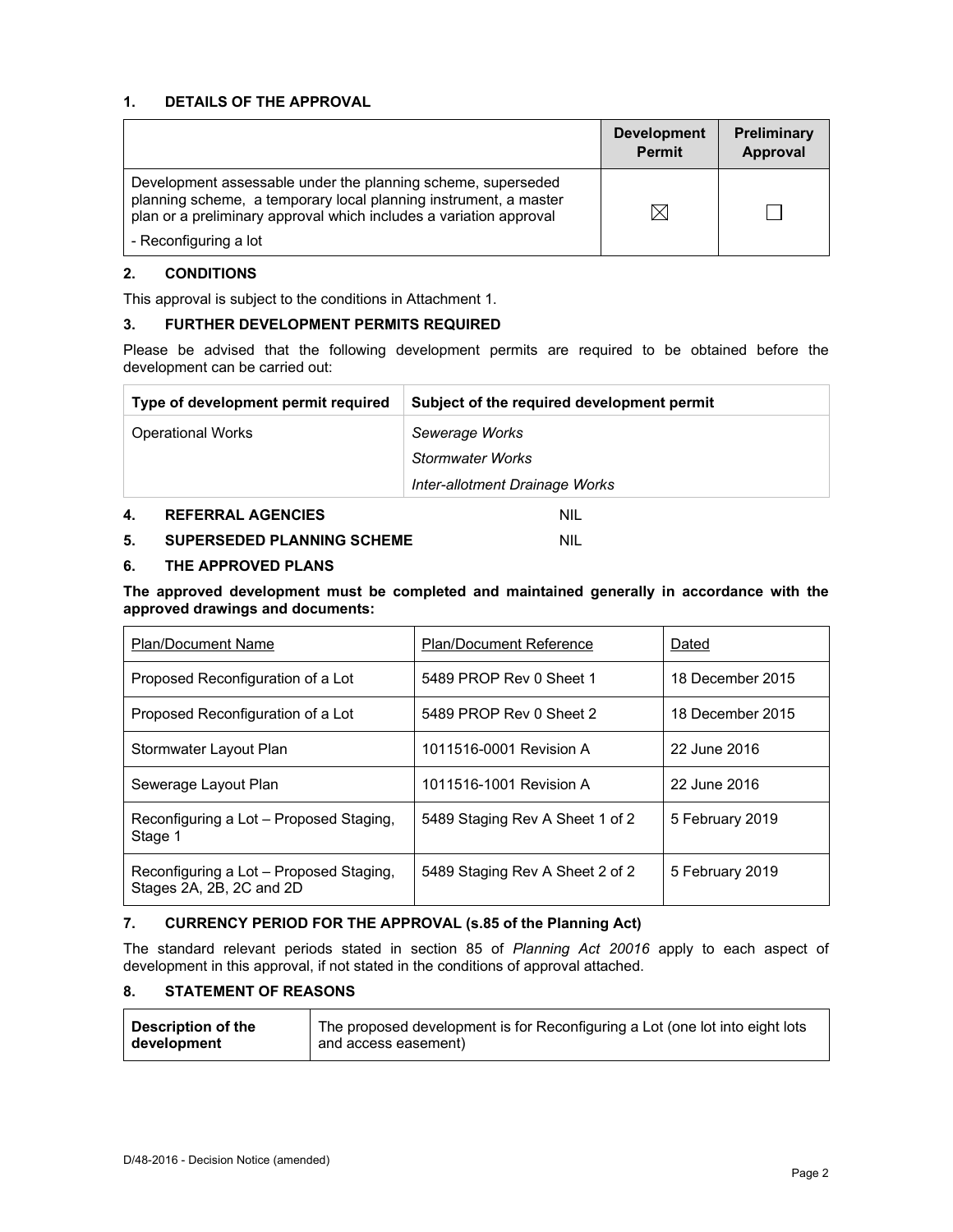| <b>Reasons for Decision</b>            | Assessment of the change against the relevant zone purpose, planning<br>a)<br>scheme codes and planning scheme policies demonstrates that the<br>proposed development will not cause significant adverse impacts on the<br>surrounding natural environment, built environment and infrastructure,<br>community facilities, or local character and amenity; and |  |
|----------------------------------------|----------------------------------------------------------------------------------------------------------------------------------------------------------------------------------------------------------------------------------------------------------------------------------------------------------------------------------------------------------------|--|
|                                        | The proposed development does not compromise the relevant State<br>b)<br>Planning Policy.                                                                                                                                                                                                                                                                      |  |
| <b>Assessment</b><br><b>Benchmarks</b> | The proposed development was assessed against the following assessment<br>benchmarks:                                                                                                                                                                                                                                                                          |  |
|                                        | Low Impact Industry Zone Code;                                                                                                                                                                                                                                                                                                                                 |  |
|                                        | Reconfiguring a Lot Code;                                                                                                                                                                                                                                                                                                                                      |  |
|                                        | Access, Parking and Transport Code;                                                                                                                                                                                                                                                                                                                            |  |
|                                        | Landscape Code;<br>٠                                                                                                                                                                                                                                                                                                                                           |  |
|                                        | Stormwater Management Code;<br>٠                                                                                                                                                                                                                                                                                                                               |  |
|                                        | Waste Management Code; and                                                                                                                                                                                                                                                                                                                                     |  |
|                                        | Water and Sewer Code.                                                                                                                                                                                                                                                                                                                                          |  |
| <b>Matters prescribed by</b>           | The State Planning Policy - Part E;<br>(i)                                                                                                                                                                                                                                                                                                                     |  |
| regulation                             | The Central Queensland Regional Plan;<br>(ii)                                                                                                                                                                                                                                                                                                                  |  |
|                                        | The Rockhampton Region Planning Scheme 2015;<br>(iii)                                                                                                                                                                                                                                                                                                          |  |
|                                        | Surrounding use of adjacent premises in terms of commensurate and<br>(iv)<br>consistent development form; and                                                                                                                                                                                                                                                  |  |
|                                        | The common material, being the material submitted with the application.<br>(v)                                                                                                                                                                                                                                                                                 |  |

#### **9. RIGHTS OF APPEAL**

The rights of an applicant to appeal to a tribunal or the Planning and Environment Court against a decision about a development application are set out in chapter 6, part 1 of the *Planning Act 2016*. For particular applications, there may also be a right to make an application for a declaration by a tribunal (see chapter 6, part 2 of the *Planning Act 2016).*

#### *Appeal by an applicant*

An applicant for a development application may appeal to the Planning and Environment Court against the following:

- the refusal of all or part of the development application
- a provision of the development approval
- the decision to give a preliminary approval when a development permit was applied for
- a deemed refusal of the development application.

An applicant may also have a right to appeal to the Development tribunal. For more information, see schedule 1 of the *Planning Act 2016*.

The timeframes for starting an appeal in the Planning and Environment Court are set out in section 229 of the *Planning Act 2016*.

**Attachment 2** is an extract from the *Planning Act 2016* that sets down the applicant's appeal rights and the appeal rights of a submitter.

#### **10. WHEN THE DEVELOPMENT APPROVAL TAKES EFFECT**

This development approval takes effect:

From the time the decision notice is given – if there is no submitter and the applicant does not appeal the decision to the court.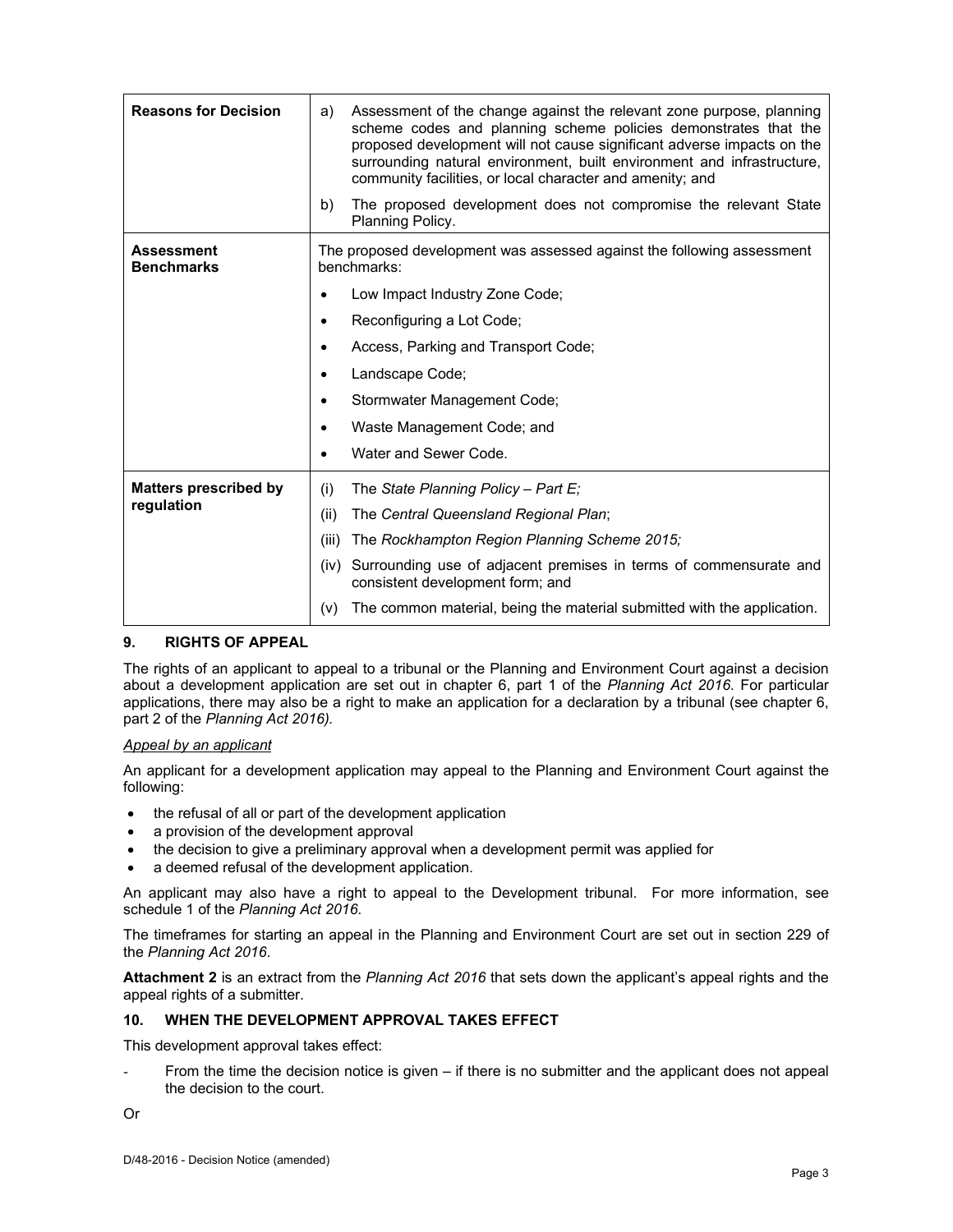- When the submitter's appeal period ends – if there is a submitter and the applicant does not appeal the decision to the court.

Or

- Subject to the decision of the court, when the appeal is finally decided – if an appeal is made to the court.

#### **11. ORIGINAL DECISION ASSESSMENT MANAGER**

| Name: | Tarnya Fitzgibbon<br><b>COORDINATOR</b><br><b>DEVELOPMENT ASSESSMENT</b> | Date: 14 July 2016 |
|-------|--------------------------------------------------------------------------|--------------------|
| 12.   | <b>ASSESSMENT MANAGER</b>                                                |                    |

| Name: | Tarnya Fitzgibbon<br><b>COORDINATOR</b><br><b>DEVELOPMENT ASSESSMENT</b> | Signature: | Date: 3 April 2019 |
|-------|--------------------------------------------------------------------------|------------|--------------------|
|       |                                                                          |            |                    |

#### **Attachment 1 – Conditions of the approval**

*Part 1* **–** *Conditions imposed by the assessment manager [Note: where a condition is imposed about infrastructure under Chapter 4 of the Planning Act 2016, the relevant provision of the Act under which this condition was imposed must be specified.]*

#### **Attachment 2—Extract on appeal rights**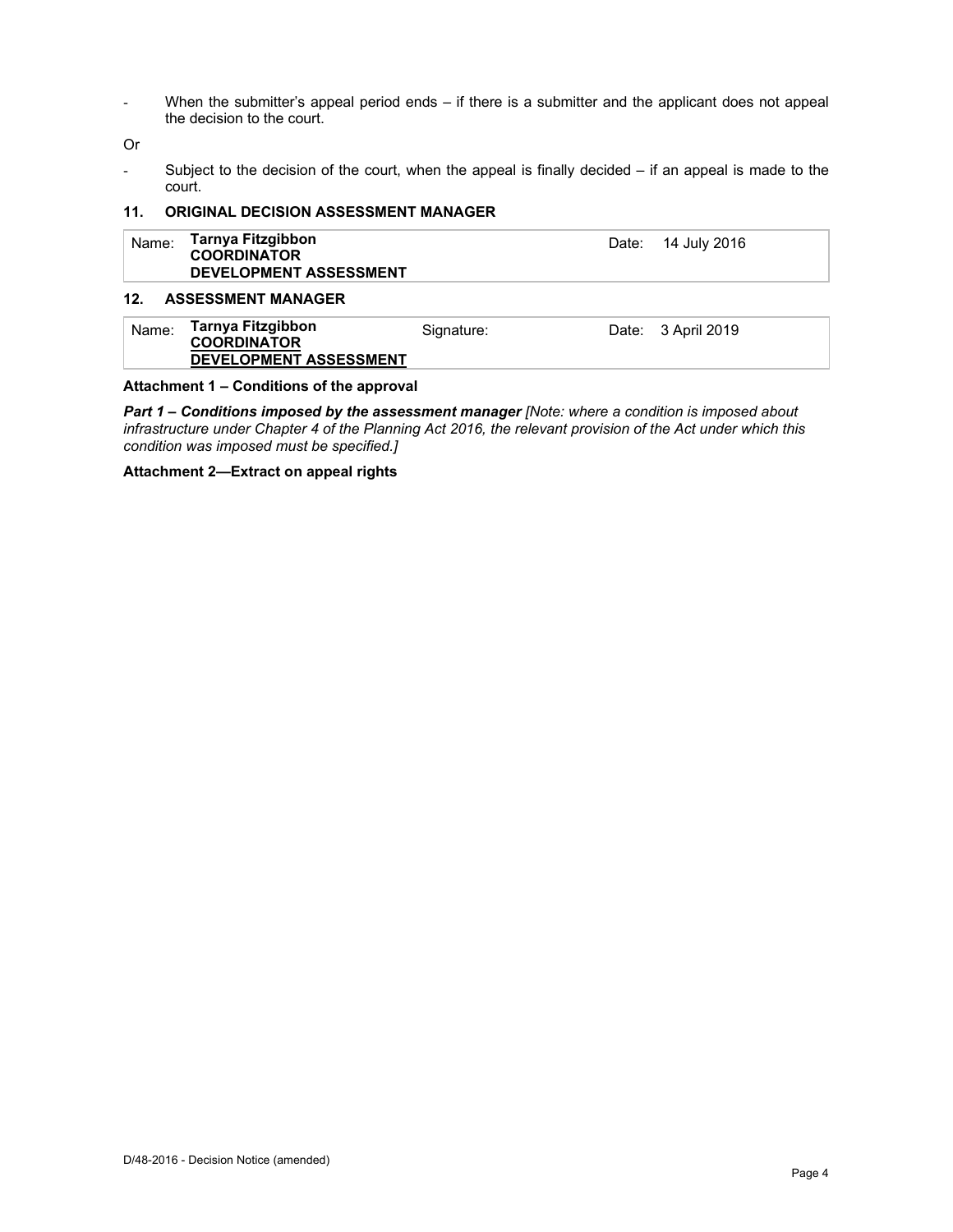

# **Attachment 1 – Part 1**

# **Rockhampton Regional Council Conditions**

*PLANNING ACT 2016*

# 1.0 ADMINISTRATION

- 1.1 The Developer and his employee, agent, contractor or invitee is responsible for ensuring compliance with the conditions of this development approval.
- 1.2 Where these Conditions refer to "Council" in relation to requiring Council to approve or to be satisfied as to any matter, or conferring on the Council a function, power or discretion, that role may be fulfilled in whole or in part by a delegate appointed for that purpose by the Council.
- 1.3 All conditions, works, or requirements of this development approval must be undertaken, completed, and be accompanied by a Compliance Certificate for any operational works required by this development approval:
	- 1.3.1 to Council's satisfaction;
	- 1.3.2 at no cost to Council; and
	- 1.3.3 prior to the issue of the Compliance Certificate for the Survey Plan,

unless otherwise stated.

- 1.4 Infrastructure requirements of this development approval must be contributed to the relevant authorities, where applicable, at no cost to Council, prior to the issue of the Compliance Certificate for the Survey Plan, unless otherwise stated.
- 1.5 The following further Development Permits must be obtained prior to the commencement of any works associated with their purposes:
	- 1.5.1 Operational Works:
		- (i) Sewerage Works;
		- (ii) Stormwater Works; and
		- (iii) Inter-allotment Drainage Works.
- 1.6 All works must be designed, constructed and maintained in accordance with the relevant Council policies, guidelines and standards, unless otherwise stated.
- 1.7 All engineering drawings/specifications, design and construction works must be in accordance with the requirements of the relevant *Australian Standards* and must be approved, supervised and certified by a Registered Professional Engineer of Queensland.
- 1.8 The access to Lot 20 must be via Easement X over Lot 21. The easement must be for access and services purposes. Easement documents must accompany the Survey Plan for endorsement by Council, prior to the issue of the Survey Plan Approval Certificate for Stage One.
- 2.0 APPROVED PLANS AND DOCUMENTS
- 2.1 The approved development must be completed and maintained generally in accordance with the approved plans and documents, except where amended by any condition of this development approval: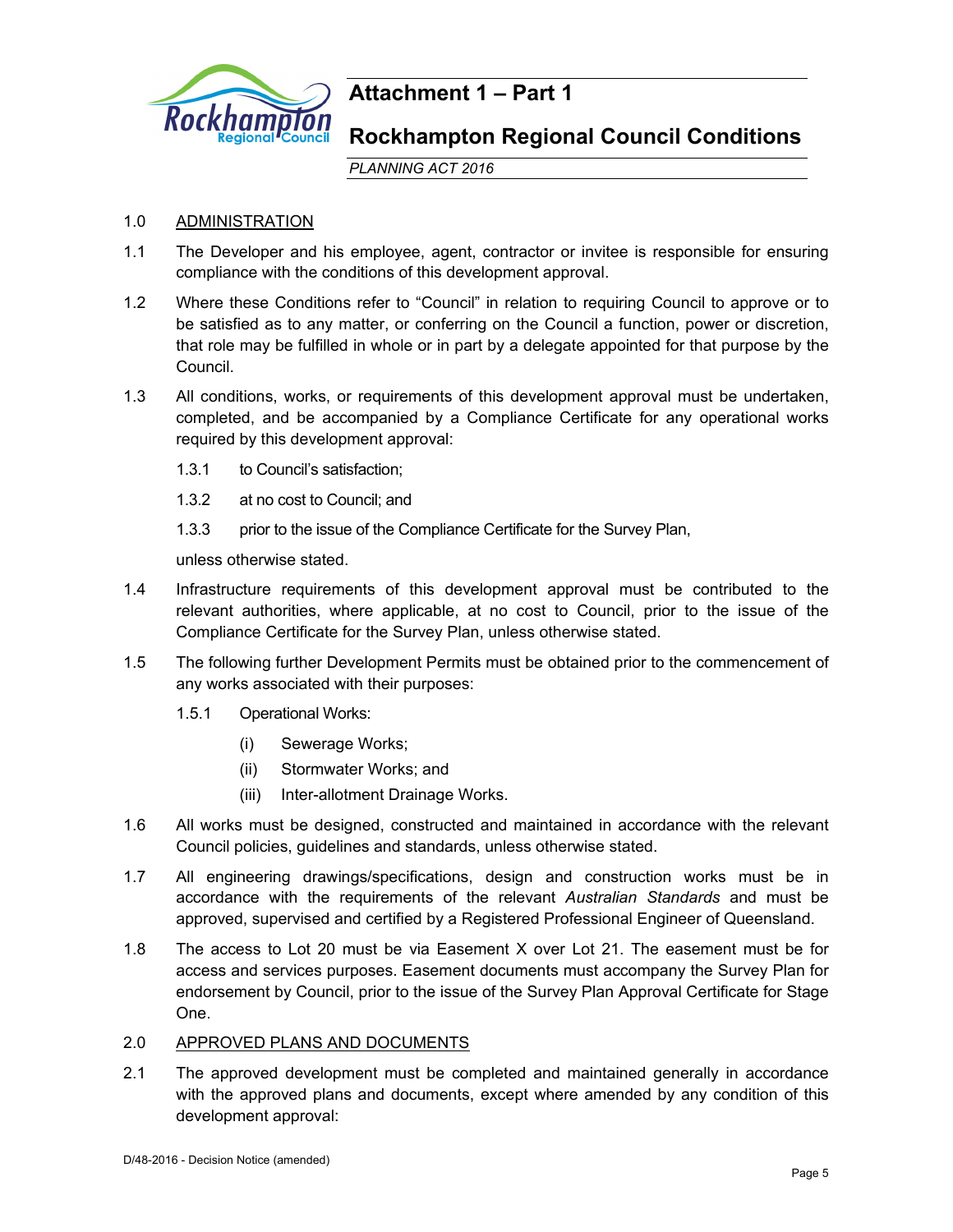| <b>Plan/Document Name</b>                                           | <b>Plan/Document Reference</b>     | Dated            |  |
|---------------------------------------------------------------------|------------------------------------|------------------|--|
| Proposed Reconfiguration of a Lot                                   | 5489 PROP Rev 0 Sheet 1            | 18 December 2015 |  |
| Proposed Reconfiguration of a Lot                                   | 5489 PROP Rev 0 Sheet 2            | 18 December 2015 |  |
| Stormwater Layout Plan                                              | 1011516-0001 Revision A            | 22 June 2016     |  |
| Sewerage Layout Plan                                                | 1011516-1001 Revision A            | 22 June 2016     |  |
| Reconfiguring a Lot – Proposed<br>Staging, Stage 1                  | 5489 Staging Rev A Sheet 1<br>of 2 | 5 February 2019  |  |
| Reconfiguring a Lot – Proposed<br>Staging, Stages 2A, 2B, 2C and 2D | 5489 Staging Rev A Sheet 2<br>of 2 | 5 February 2019  |  |

- 2.2 Where there is any conflict between the conditions of this development approval and the details shown on the approved plans and documents, the conditions of this development approval must prevail.
- 2.3 Where conditions require the above plans or documents to be amended, the revised document(s) must be submitted for approval by Council prior to the submission of an application for a Development Permit for Operational Works.

# 3.0 STAGED DEVELOPMENT

- 3.1 This development approval is for a development to be undertaken in following stages, namely:
	- 3.1.1 Lot 20, 21 and 100 (Stage 1);
	- 3.1.2 Lot 46, Lot 47 and balance (Stage 2A);
	- 3.1.3 Lot 44, Lot 45 and balance (Stage 2B);
	- 3.1.4 Lot 43 and balance (Stage 2C); and
	- 3.1.5 Lot 41 and 42 (Stage 2D).

Stage One must be completed prior to any other stage. All other stages are not required to be undertaken in any chronological order.

- 3.2 Unless otherwise expressly stated, the conditions must be read as being applicable to all stages.
- 3.3 Lot 21 must be converted to common property within two (2) months of the registration of Stage One and prior to the issue of the Survey Plan Approval Certificate for Stages 2A-2D.
- 4.0 SEWERAGE WORKS
- 4.1 A Development Permit for Operational Works (sewerage works) must be obtained prior to the commencement of any sewerage works required by this development approval.
- 4.2 All sewerage works must be designed and constructed in accordance with the *Capricorn Municipal Development Guidelines*, *Water Supply (Safety and Reliability) Act 2008*, *Plumbing and Drainage Act 2002* and the provisions of a Development Permit for Operational Works (sewerage works).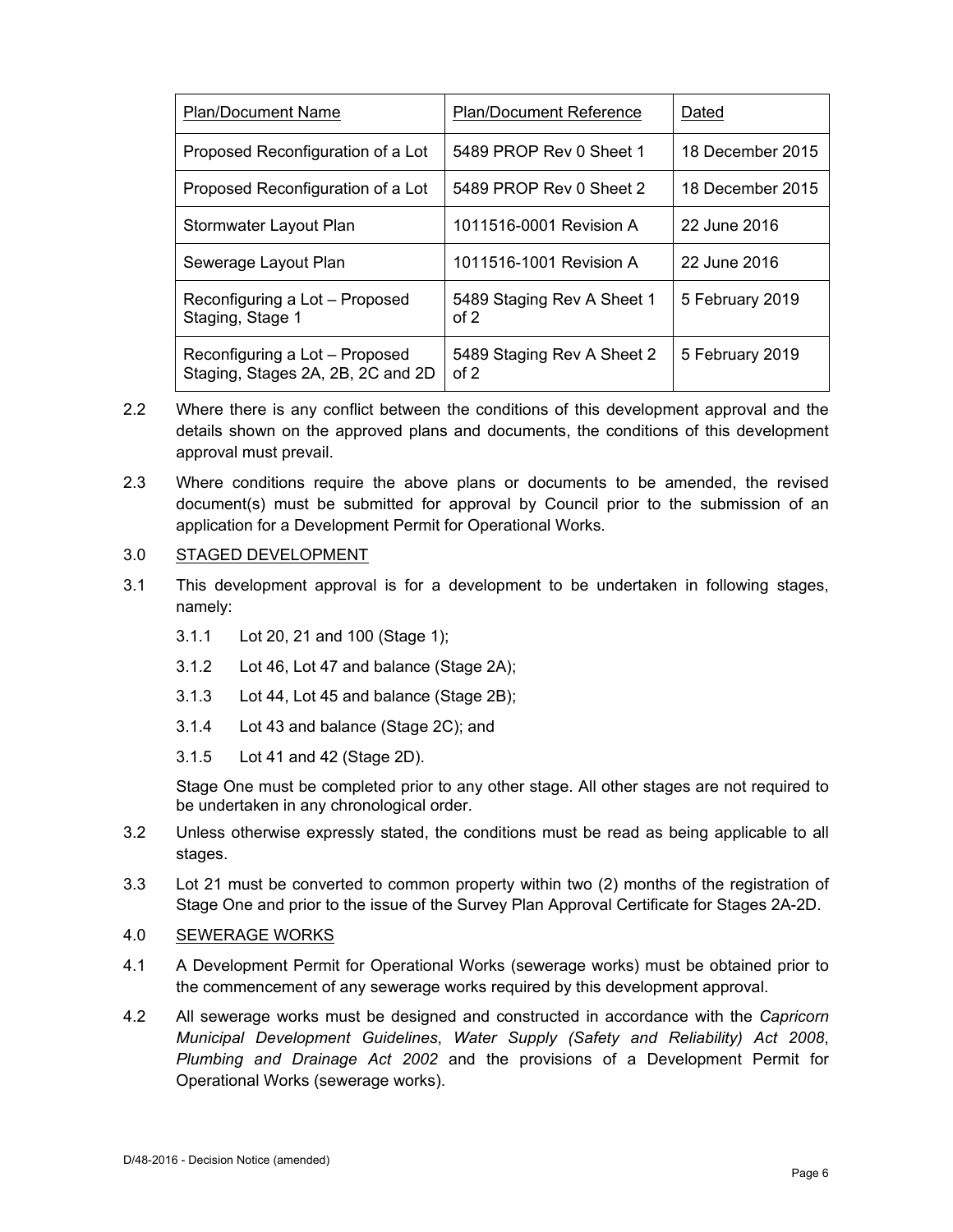- 4.3 All lots within the development must be connected to Council's reticulated sewerage network. Each lot must be provided with its own separate sewerage connection point, located wholly within its respective property boundary.
- 4.4 Easements must be provided over all sewerage infrastructure located within private property. The easement location(s) and width(s) must be in accordance with the requirements of the *Capricorn Municipal Development Guidelines*.
- 4.5 Large trees must not be planted within one (1) metre of the centreline of any sewerage infrastructure; small shrubs and groundcover are acceptable.
- 5.0 WATER WORKS
- 5.1 All water works must be designed and constructed in accordance with the *Capricorn Municipal Development Guidelines*, *Water Supply (Safety and Reliability) Act 2008*, and *Plumbing and Wastewater Act.*
- 5.2 All lots within the development must be connected to Council's reticulated water network.
- 5.3 Easements must be provided over all water infrastructure located within private property. The easement location(s) and width(s) must be in accordance with the requirements of the *Capricorn Municipal Development Guidelines*.

# 6.0 STORMWATER WORKS

- 6.1 A Development Permit for Operational Works (stormwater works) must be obtained prior to the commencement of any stormwater works required by this development approval.
- 6.2 All stormwater drainage works must be designed and constructed in accordance with the approved plans (refer to condition 2.1), *Queensland Urban Drainage Manual*, *Capricorn Municipal Development Guidelines*, sound engineering practice and the provisions of a Development Permit for Operational Works (stormwater works).
- 6.3 All stormwater must drain to a demonstrated lawful point of discharge and must not adversely affect surrounding land or infrastructure in comparison to the pre-development conditions, including but not limited to blocking, altering or diverting existing stormwater runoff patterns or having the potential to cause damage to other infrastructure.
- 6.4 The development must not increase peak stormwater runoff for a selected range of storm events up to and including a one per cent (1%) Annual exceedance probability defined flood event, for the post-development conditions.
- 7.0 INTER-ALLOTMENT DRAINAGE WORKS
- 7.1 A Development Permit for Operational Works (inter-allotment drainage works) must be obtained prior to the commencement of any drainage works required by this development approval.
- 7.2 All inter-allotment drainage works must be designed and constructed in accordance with the approved plans (refer to condition 2.1), *Queensland Urban Drainage Manual, Capricorn Municipal Development Guidelines*, sound engineering practice and the provisions of a Development Permit for Operational Works (inter-allotment drainage works).
- 7.3 Inter-allotment drainage, must be designed and constructed in accordance with the *Queensland Urban Drainage Manual* and must be provided to any lot where it cannot be satisfactorily demonstrated that roof and allotment runoff associated with development on that lot, could not reasonably be directed to the frontage kerb and channel or alternative lawful point of discharge.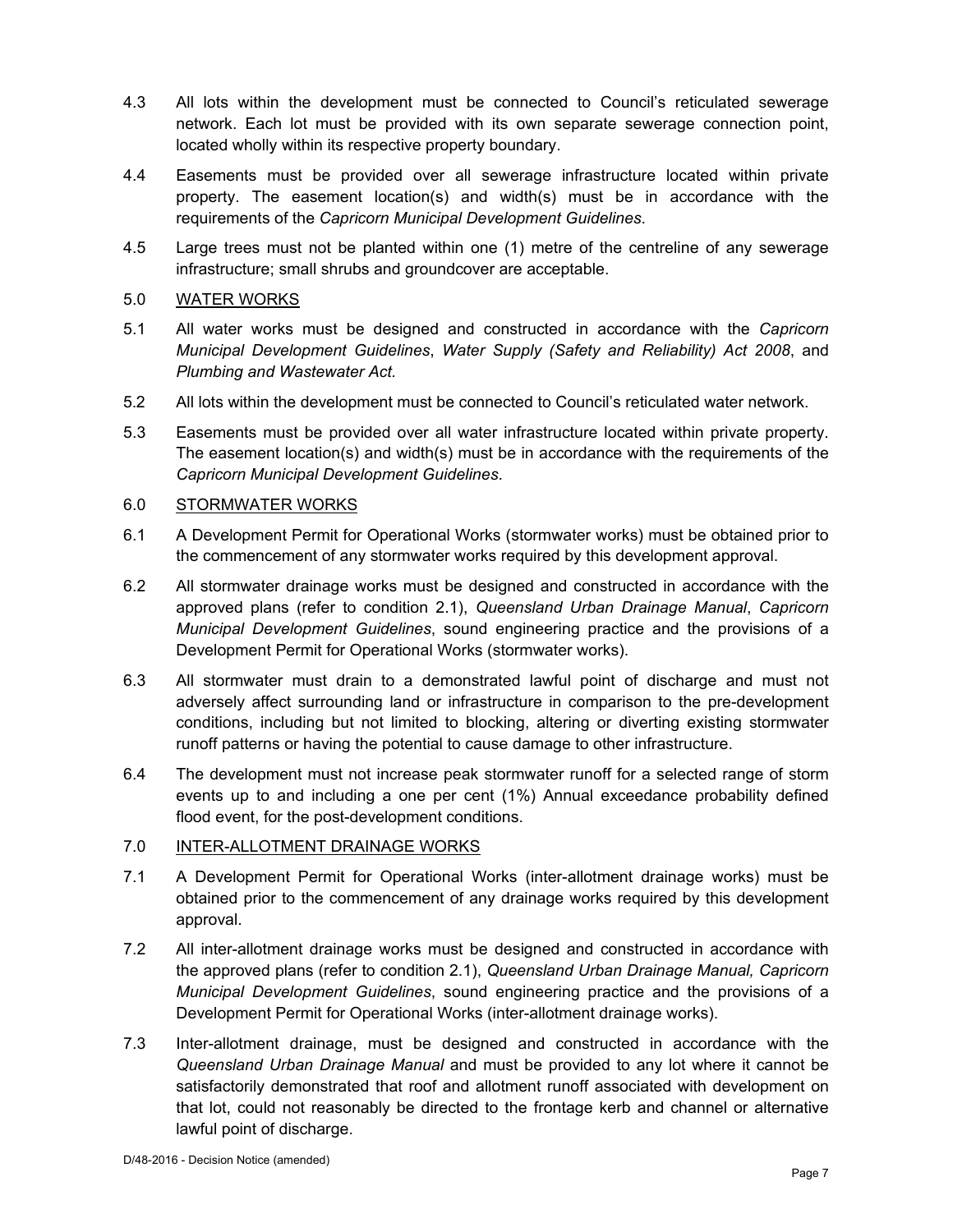7.4 Inter-allotment drainage systems and overland flow paths must be wholly contained within a Council easement, and be in accordance with the minimum widths prescribed in the *Capricorn Municipal Design Guidelines*. Easement documents must accompany the Survey Plan for endorsement by Council, prior to the issue of the Compliance Certificate for the Survey Plan.

# 8.0 SITE WORKS

- 8.1 All earthworks must be undertaken in accordance with *Australian Standard AS3798 "Guidelines on earthworks for commercial and residential developments".*
- 8.2 Site works must be constructed such that they do not, at any time, in any way restrict, impair or change the natural flow of runoff water, or cause a nuisance or worsening to surrounding land or infrastructure.

# 9.0 ELECTRICITY

- 9.1 Electricity services must be provided to each lot in accordance with the standards and requirements of the relevant service provider.
- 9.2 Evidence must be provided that electricity services are available to each lot in accordance with the standards and requirements of the relevant service provider, prior to the issue of the Compliance Certificate for the Survey Plan.

#### 10.0 TELECOMMUNICATIONS

10.1 Telecommunications services must be provided to each lot in accordance with the standards and requirements of the relevant service provider. Unless otherwise stipulated by telecommunications legislation at the time of installation, this includes all necessary pits and pipes, and conduits that provide a connection to the telecommunications network.

# 11.0 ASSET MANAGEMENT

- 11.1 Any alteration necessary to electricity, telephone, water mains, sewerage mains, and/or public utility installations resulting from the development or in connection with the development, must be undertaken and completed at no cost to Council.
- 11.2 Any damage to existing stormwater, water supply and sewerage infrastructure, kerb and channel, pathway or roadway (including removal of concrete slurry from public land and Council infrastructure), that occurs while any works are being carried out in association with this development approval must be repaired at full cost to the developer. This includes the reinstatement of any existing traffic signs or pavement markings that may have been removed or damaged.
- 11.3 'As Constructed' information pertaining to assets to be handed over to Council and those which may have an impact on Council's existing and future assets must be provided prior to the issue of the Compliance Certificate for the Survey Plan. This information must be provided in accordance with the *Asset Design and As Constructed Manual*.

# 12.0 ENVIRONMENTAL

- 12.1 Any application for a Development Permit for Operational Works must be accompanied by an Erosion and Sediment Control Plan that addresses, but is not limited to, the following:
	- (i) objectives;
	- (ii) site location and topography
	- (iii) vegetation;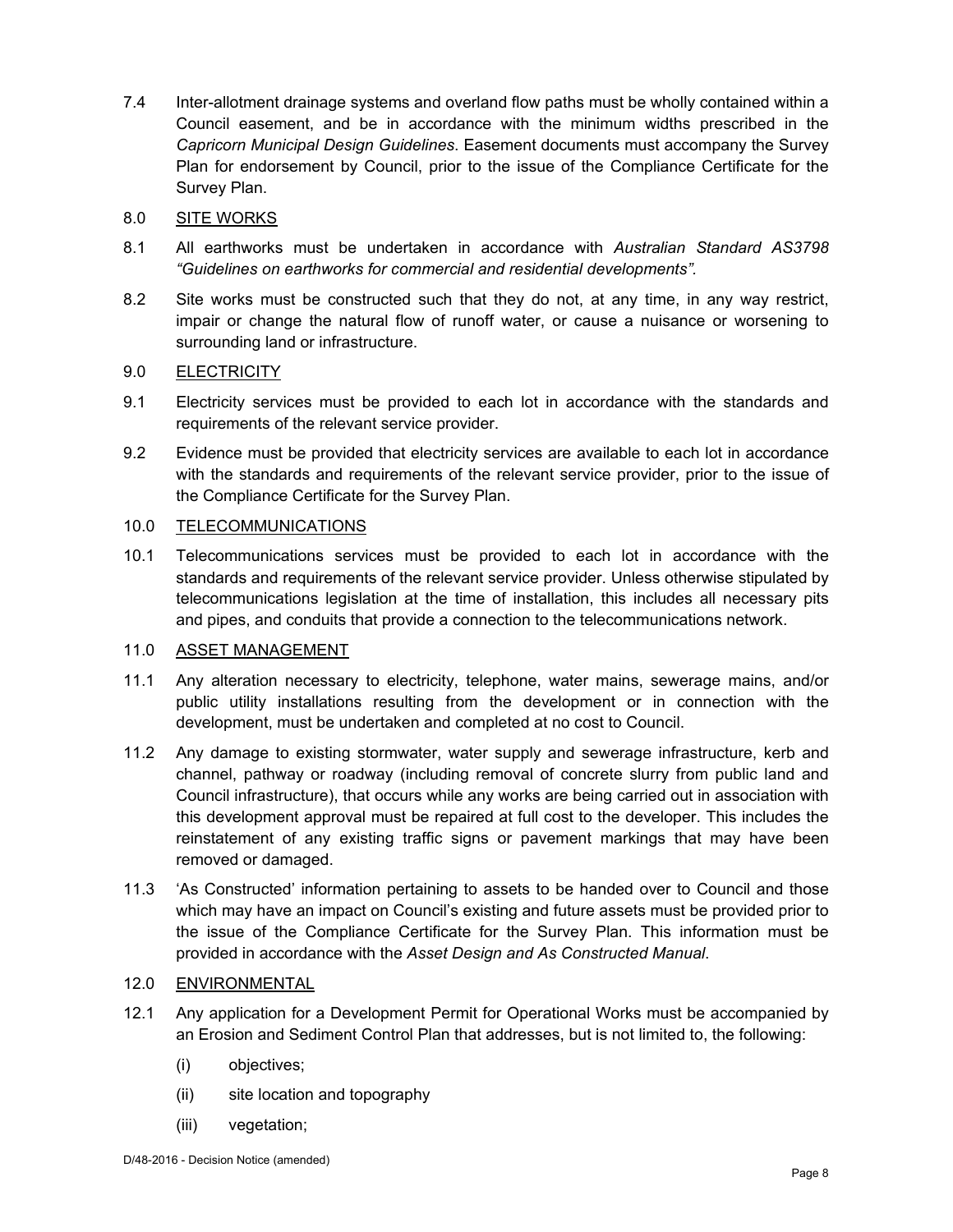- (iv) site drainage;
- (v) soils;
- (vi) erosion susceptibility;
- (vii) erosion risk;
- (viii) concept;
- (ix) design; and
- (x) implementation,

for the construction and post-construction phases of work.

12.2 The Erosion Control and Stormwater Control Management Plan prompt prepared by a Registered Professional Engineer of Queensland in accordance with the *Capricorn Municipal Design Guidelines*, must be implemented, monitored and maintained for the duration of the works, and until all exposed soil areas are permanently stabilised (for example, turfed, hydromulched, concreted, landscaped). The plan must be available on-site for inspection by Council Officers whilst all works are being carried out.

# 13.0 OPERATING PROCEDURES

13.1 All construction materials, waste, waste skips, machinery and contractors' vehicles must be located and stored or parked within the development site. Storage of materials, or parking of construction machinery or contractors' vehicles must not occur within French Avenue or Duthie Avenue.

# ADVISORY NOTES

# NOTE 1. Aboriginal Cultural Heritage

It is advised that under section 23 of the *Aboriginal Cultural Heritage Act 2003*, a person who carries out an activity must take all reasonable and practicable measures to ensure the activity does not harm Aboriginal cultural heritage (the "cultural heritage duty of care"). Maximum penalties for breaching the duty of care are listed in the Aboriginal cultural heritage legislation. The information on Aboriginal cultural heritage is available on the Department of Aboriginal and Torres Strait Islander and Multicultural Affairs website www.datsima.qld.gov.au.

# NOTE 2. Asbestos Removal

Any demolition and/or removal works involving asbestos materials must be undertaken in accordance with the requirements of the *Work Health and Safety Act 2011* and *Public Health Act 2005*.

# NOTE 3. General Environmental Duty

General environmental duty under the *Environmental Protection Act 1994* prohibits unlawful environmental nuisance caused by noise, aerosols, particles, dust, ash, fumes, light, odour or smoke beyond the boundaries of the development site during all stages of the development including earthworks, construction and operation.

# NOTE 4. General Safety Of Public During Construction

The *Work Health and Safety Act 2011* and *Manual of Uniform Traffic Control Devices* must be complied with in carrying out any construction works, and to ensure safe traffic control and safe public access in respect of works being constructed on a road.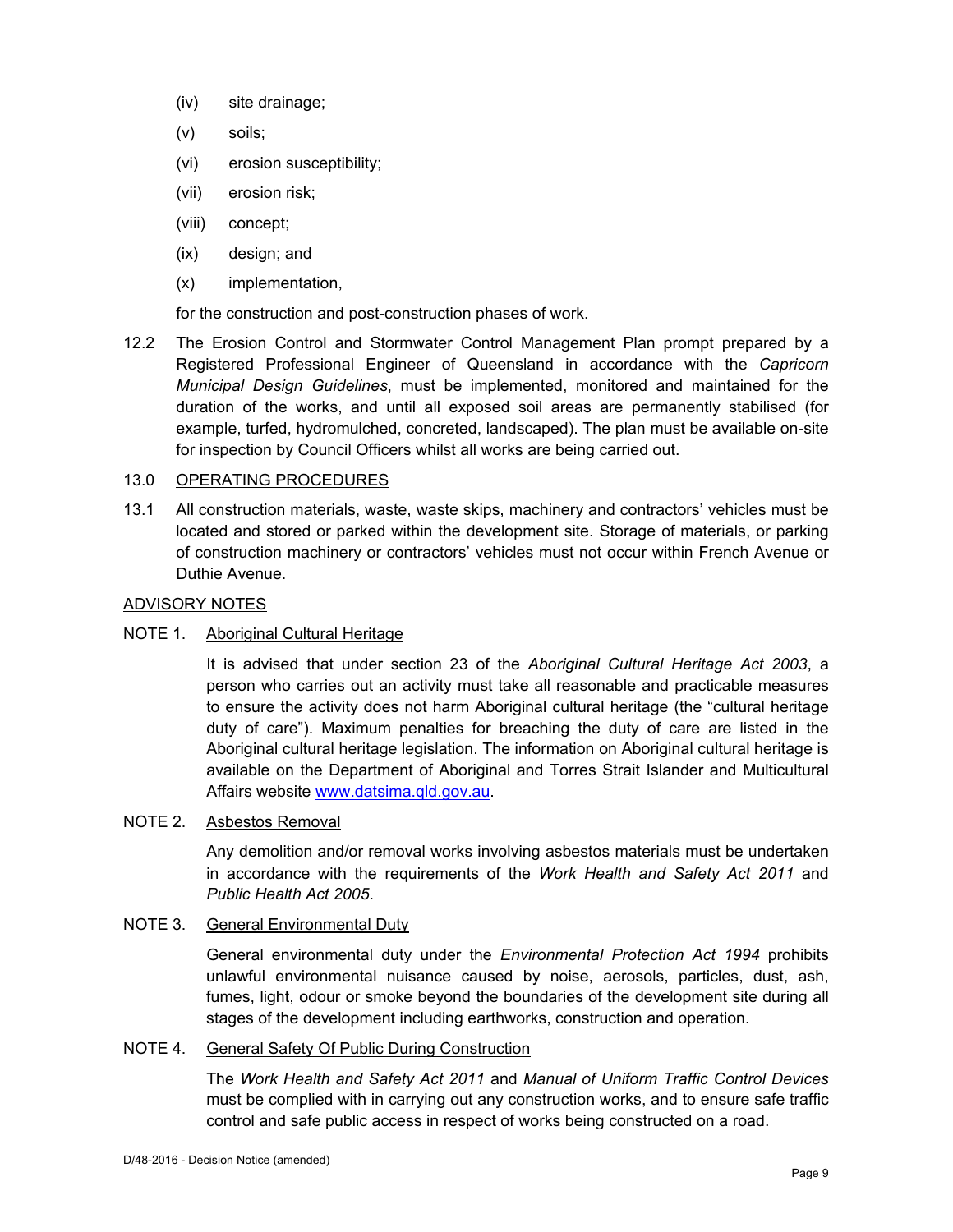# NOTE 5. Infrastructure Charges Notice

This application is subject to infrastructure charges in accordance with Council policies. The charges are presented on an Infrastructure Charges Notice.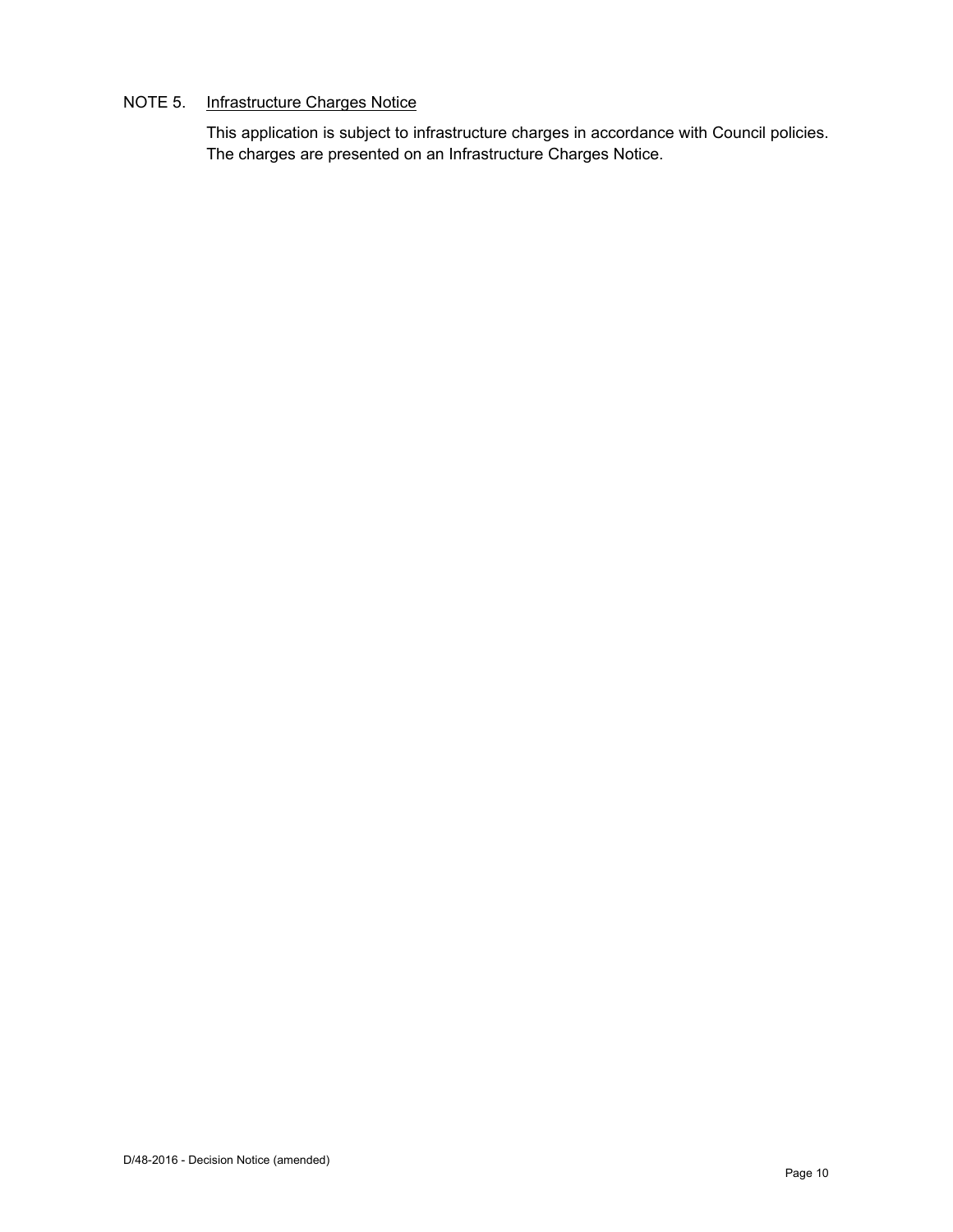

# **Attachment 2 - Appeal Rights**

*PLANNING ACT 2016*

The following is an extract from the *Planning Act 2016 (Chapter 6)* 

#### *Appeal rights*

#### *229 Appeals to tribunal or P&E Court*

- (1) Schedule 1 states—
	- (a) matters that may be appealed to— (i) either a tribunal or the P&E Court; or (ii) only a tribunal; or
		- (iii) only the P&E Court; and
	- (b) the person—
		- (i) who may appeal a matter (the **appellant**); and (ii) who is a respondent in an appeal of the matter; and (iii) who is a co-respondent in an appeal of the matter; and
		- (iv) who may elect to be a co-respondent in an appeal of the matter.
- (2) An appellant may start an appeal within the appeal period.
- (3) The **appeal period** is—
	- (a) for an appeal by a building advisory agency—10 business days after a decision notice for the decision is given to the agency or
	- (b) for an appeal against a deemed refusal—at any time after the deemed refusal happens; or
	- (c) for an appeal against a decision of the Minister, under chapter 7, part 4, to register premises or to renew the registration of premises—20 business days after a notice is published under section 269(3)(a) or (4); or
	- (d) for an appeal against an infrastructure charges notice— 20 business days after the infrastructure charges notice is given to the person; or
	- (e) for an appeal about a deemed approval of a development application for which a decision notice has not been given—30 business days after the applicant gives the deemed approval notice to the assessment manager; or
	- (f) for any other appeal—20 business days after a notice of the decision for the matter, including an enforcement notice, is given to the person.
	- Note—
		- See the P&E Court Act for the court's power to extend the appeal period.
- (4) Each respondent and co-respondent for an appeal may be heard in the appeal.
- (5) If an appeal is only about a referral agency's response, the assessment manager may apply to the tribunal or P&E Court to withdraw from the appeal.
- (6) To remove any doubt, it is declared that an appeal against an infrastructure charges notice must not be about—
	- (a) the adopted charge itself; or
	- (b) for a decision about an offset or refund—
		- (i) the establishment cost of trunk infrastructure identified in a LGIP; or
	- (ii) the cost of infrastructure decided using the method included in the local government's charges resolution.

#### **230 Notice of appeal**

- (1) An appellant starts an appeal by lodging, with the registrar of the tribunal or P&E Court, a notice of appeal that— (a) is in the approved form; and
	- (b) succinctly states the grounds of the appeal.
- (2) The notice of appeal must be accompanied by the required fee.
- (3) The appellant or, for an appeal to a tribunal, the registrar must, within the service period, give a copy of the notice of appeal to—
	- (a) the respondent for the appeal; and
	- (b) each co-respondent for the appeal; and
- (c) for an appeal about a development application under schedule 1, table 1, item 1—each principal submitter for the development application; and
- (d) for an appeal about a change application under schedule 1, table 1, item 2—each principal submitter for the change application; and
- (e) each person who may elect to become a co-respondent for the appeal, other than an eligible submitter who is not a principal submitter in an appeal under paragraph (c) or (d); and
- (f) for an appeal to the P&E Court—the chief executive; and
- (g) for an appeal to a tribunal under another Act—any other
- person who the registrar considers appropriate.
- (4) The **service period** is—
	- (a) if a submitter or advice agency started the appeal in the P&E Court—2 business days after the appeal is started; or
	- (b) otherwise—10 business days after the appeal is started.
- (5) A notice of appeal given to a person who may elect to be a co-respondent must state the effect of subsection
- (6) A person elects to be a co-respondent by filing a notice of election, in the approved form, within 10 business days after the notice of appeal is given to the person*.*

#### **231 Other appeals**

- (1) Subject to this chapter, schedule 1 and the P&E Court Act, unless the Supreme Court decides a decision or other matter under this Act is affected by jurisdictional error, the decision or matter is non-appealable.
- (2) The Judicial Review Act 1991, part 5 applies to the decision or matter to the extent it is affected by jurisdictional error.
- (3) A person who, but for subsection (1) could have made an application under the Judicial Review Act 1991 in relation to the decision or matter, may apply under part 4 of that Act for a statement of reasons in relation to the decision or matter.
- (4) In this section— **decision** includes—
	- (a) conduct engaged in for the purpose of making a decision; and
	- (b) other conduct that relates to the making of a decision; and
	- (c) the making of a decision or the failure to make a decision; and
	- (d) a purported decision; and
	- (e) a deemed refusal.
- **non-appealable**, for a decision or matter, means the decision or matter—
	- (a) is final and conclusive; and
	- (b) may not be challenged, appealed against, reviewed, quashed, set aside or called into question in any other way under the Judicial Review Act 1991 or otherwise, whether by the Supreme Court, another court, a tribunal or another entity; and
	- (c) is not subject to any declaratory, injunctive or other order of the Supreme Court, another court, a tribunal or another entity on any ground.

#### **232 Rules of the P&E Court**

- (1) A person who is appealing to the P&E Court must comply with the rules of the court that apply to the appeal.
- (2) However, the P&E Court may hear and decide an appeal even if the person has not complied with rules of the P&E Court.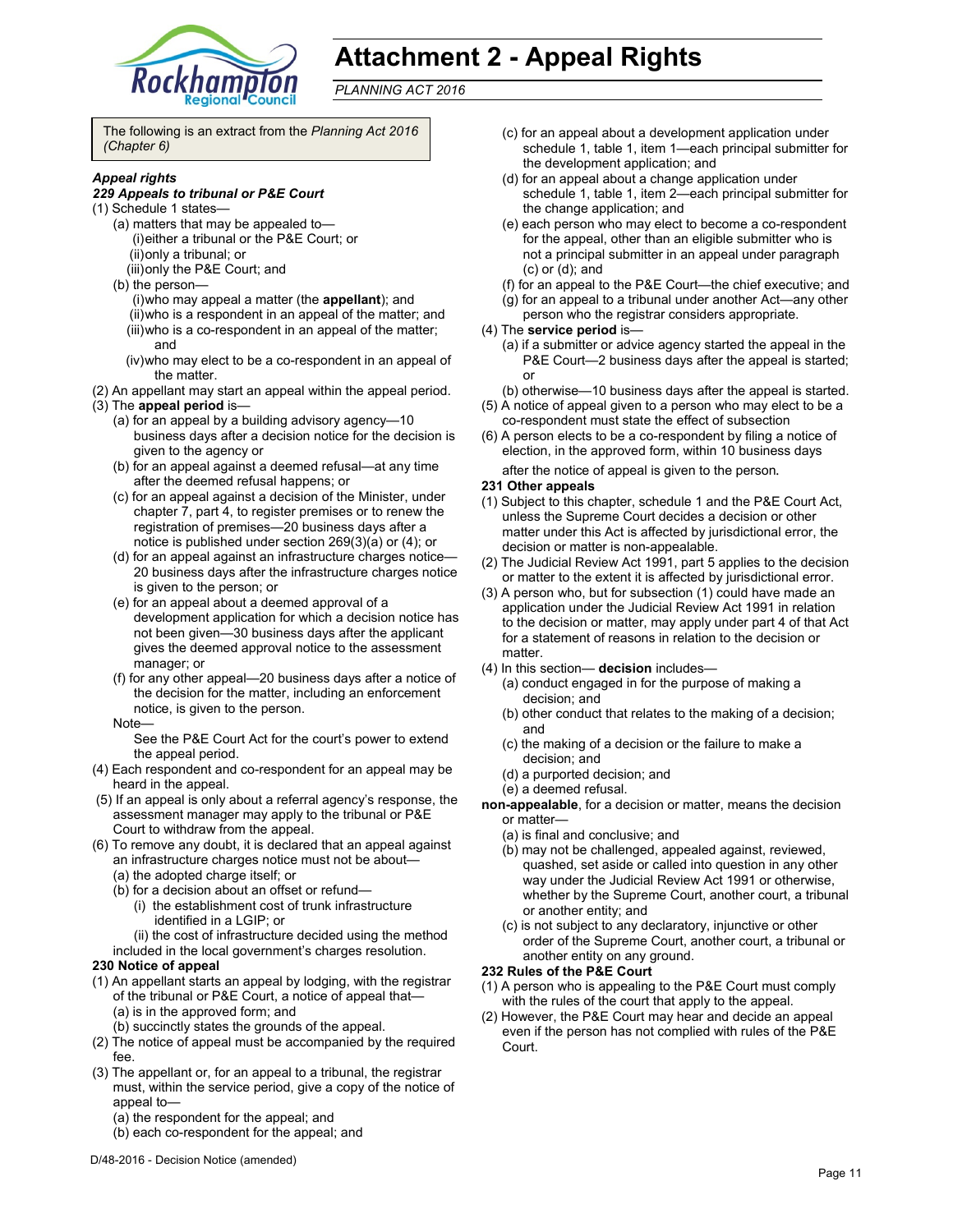

# **Appeal Rights**

*PLANNING ACT 2016*

# **Schedule 1**

#### **Appeals section 229 1 Appeal rights and parties to appeals**

- (1) Table 1 states the matters that may be appealed to—(a) the P&E court; or (b) a tribunal.
- (2) However, table 1 applies to a tribunal only if the matter involves—
	- (a) the refusal, or deemed refusal of a development application, for—
	- (i) a material change of use for a classified building; or
	- (ii) operational work associated with building work, a retaining wall, or a tennis court; or
	- (b) a provision of a development approval for—
	- (i) a material change of use for a classified building; or
- (ii) operational work associated with building work, a retaining wall, or a tennis court; or
	- (c) if a development permit was applied for—the decision to give a preliminary approval for—
		- (i) a material change of use for a classified building; or
		- (ii) operational work associated with building work, a retaining wall, or a tennis court; or
	- (d) a development condition if—
		- (i) the development approval is only for a material change of use that involves the use of a building classified under the Building Code as a class 2 building; and
		- (ii) the building is, or is proposed to be, not more than 3 storeys; and
		- (iii) the proposed development is for not more than 60 sole-occupancy units; or
	- (e) a decision for, or a deemed refusal of, an extension application for a development approval that is only for a material change of use of a classified building; or
	- (f) a decision for, or a deemed refusal of, a change application for a development approval that is only for a material change of use of a classified building; or
	- (g) a matter under this Act, to the extent the matter relates to—
		- (i) the Building Act, other than a matter under that Act that may or must be decided by the Queensland Building and Construction Commission; or
		- (ii) the Plumbing and Drainage Act, part 4 or 5; or
	- (h) a decision to give an enforcement notice in relation to a matter under paragraphs (a) to (g); or
	- (i) a decision to give an infrastructure charges notice; or
	- (j) the refusal, or deemed refusal, of a conversion application; or
	- (k) a matter that, under another Act, may be appealed to the tribunal; or
	- (l) a matter prescribed by regulation.
- (3) Also, table 1 does not apply to a tribunal if the matter
- involves—
	- (a) for a matter in subsection  $(2)(a)$  to  $(d)$ 
		- (i) a development approval for which the development application required impact assessment; and
		- (ii) a development approval in relation to which the assessment manager received a properly made submission for the development application; or
	- (b) a provision of a development approval about the identification or inclusion, under a variation approval, of a matter for the development.
- (4) Table 2 states the matters that may be appealed only to the P&E Court.
- (5) Table 3 states the matters that may be appealed only to the tribunal.
- (6) In each table—
	- (a) column 1 states the appellant in the appeal; and
	- (b) column 2 states the respondent in the appeal; and
	- (c) column 3 states the co-respondent (if any) in the appeal; and
	- (d) column 4 states the co-respondents by election (if any) in the appeal.
- (7) If the chief executive receives a notice of appeal under section 230(3)(f), the chief executive may elect to be a corespondent in the appeal.

| Table 1                                                                                                                                                                                                                                                                                                                                        |                           |                                         |                                                       |
|------------------------------------------------------------------------------------------------------------------------------------------------------------------------------------------------------------------------------------------------------------------------------------------------------------------------------------------------|---------------------------|-----------------------------------------|-------------------------------------------------------|
| Appeals to the P&E Court and, for certain matters, to a tribunal                                                                                                                                                                                                                                                                               |                           |                                         |                                                       |
| 1. Development applications<br>An appeal may be made against-<br>(a) the refusal of all or part of the development application; or<br>(b) the deemed refusal of the development application; or<br>(c) a provision of the development approval; or<br>(d) if a development permit was applied for—the decision to give a preliminary approval. |                           |                                         |                                                       |
| Column 1                                                                                                                                                                                                                                                                                                                                       | Column 2                  | Column 3                                | Column 4                                              |
| Appellant                                                                                                                                                                                                                                                                                                                                      | Respondent                | Co-respondent<br>$(if$ any)             | Co-respondent by election<br>$($ if any $)$           |
| The applicant                                                                                                                                                                                                                                                                                                                                  | The assessment<br>manager | If the appeal is about<br>a concurrence | 1 A concurrence agency that is<br>not a co-respondent |

agency's referral response—the

2 If a chosen Assessment manager is the respondent-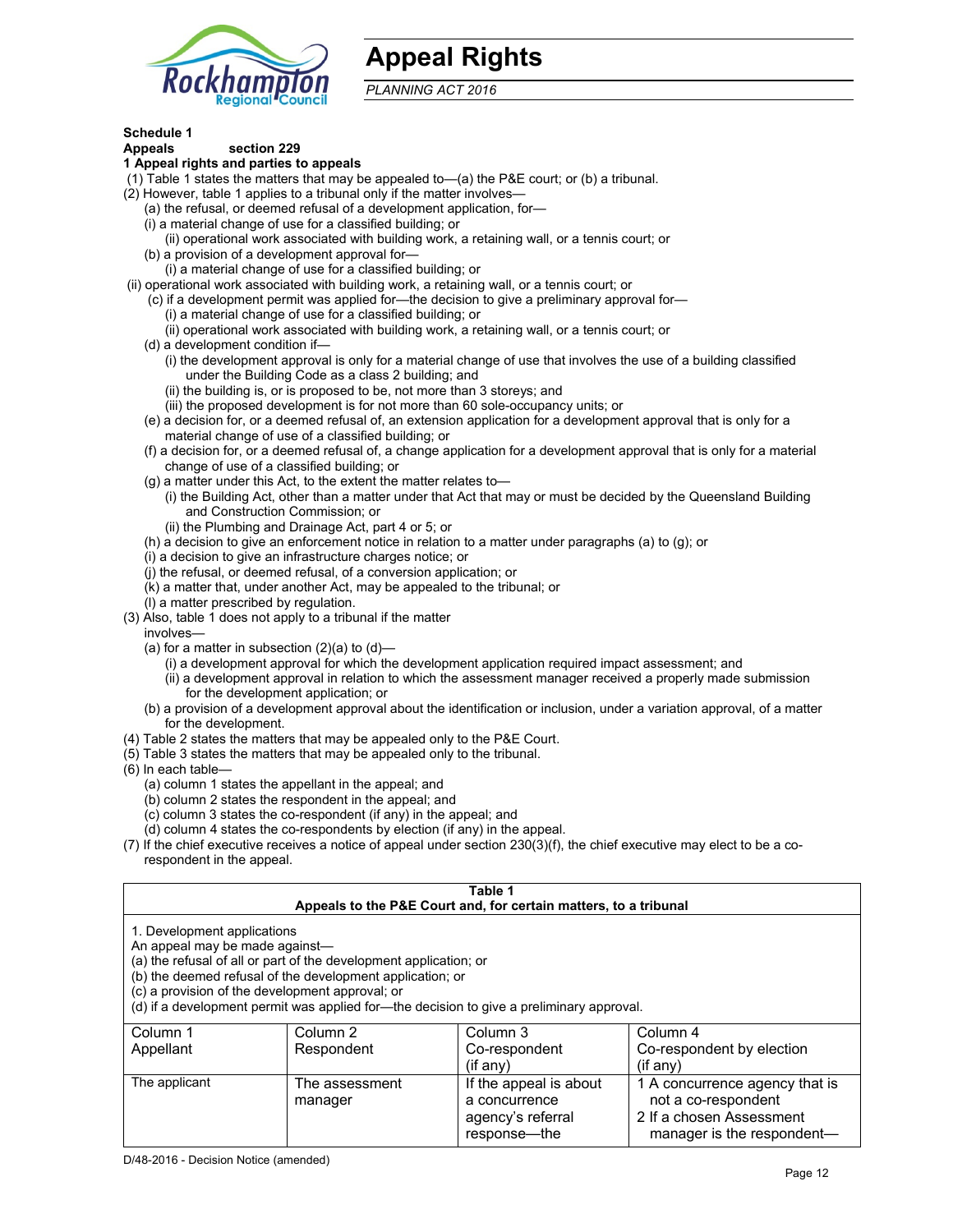| Table 1<br>Appeals to the P&E Court and, for certain matters, to a tribunal                                                                                                                                                                                                                                                                                                                                                                                                                                                                                                                                                                                                                                                                                                                                                                                                                                                                            |                                   |                                                                 |                                                                                                                                                                                                                                                                                                                                                 |
|--------------------------------------------------------------------------------------------------------------------------------------------------------------------------------------------------------------------------------------------------------------------------------------------------------------------------------------------------------------------------------------------------------------------------------------------------------------------------------------------------------------------------------------------------------------------------------------------------------------------------------------------------------------------------------------------------------------------------------------------------------------------------------------------------------------------------------------------------------------------------------------------------------------------------------------------------------|-----------------------------------|-----------------------------------------------------------------|-------------------------------------------------------------------------------------------------------------------------------------------------------------------------------------------------------------------------------------------------------------------------------------------------------------------------------------------------|
|                                                                                                                                                                                                                                                                                                                                                                                                                                                                                                                                                                                                                                                                                                                                                                                                                                                                                                                                                        |                                   | concurrence agency                                              | the prescribed assessment<br>manager<br>3 Any eligible advice agency for<br>the application<br>4 Any eligible submitter for the<br>application                                                                                                                                                                                                  |
| 2. Change applications<br>An appeal may be made against-<br>(b) a deemed refusal of a change application.                                                                                                                                                                                                                                                                                                                                                                                                                                                                                                                                                                                                                                                                                                                                                                                                                                              |                                   |                                                                 | (a) a responsible entity's decision for a change application, other than a decision made by the P&E court; or                                                                                                                                                                                                                                   |
| Column 1<br>Appellant                                                                                                                                                                                                                                                                                                                                                                                                                                                                                                                                                                                                                                                                                                                                                                                                                                                                                                                                  | Column <sub>2</sub><br>Respondent | Column 3<br>Co-respondent<br>(if any)                           | Column 4<br>Co-respondent by election<br>(if any)                                                                                                                                                                                                                                                                                               |
| 1 The applicant<br>2 If the responsible<br>entity is the<br>assessment<br>manager-an<br>affected entity that<br>gave a pre-request<br>notice or response<br>notice                                                                                                                                                                                                                                                                                                                                                                                                                                                                                                                                                                                                                                                                                                                                                                                     | The responsible<br>entity         | If an affected entity<br>starts the appeal-the<br>applicant     | 1 A concurrence agency for the<br>development application<br>2 If a chosen assessment<br>manager is the respondent-<br>the prescribed assessment<br>manager<br>3 A private certifier for the<br>development application<br>4 Any eligible advice agency for<br>the change application<br>5 Any eligible submitter for the<br>change application |
| 3. Extension applications<br>An appeal may be made against-<br>(a) the assessment manager's decision about an extension application; or<br>(b) a deemed refusal of an extension application.                                                                                                                                                                                                                                                                                                                                                                                                                                                                                                                                                                                                                                                                                                                                                           |                                   |                                                                 |                                                                                                                                                                                                                                                                                                                                                 |
| Column 1<br>Appellant                                                                                                                                                                                                                                                                                                                                                                                                                                                                                                                                                                                                                                                                                                                                                                                                                                                                                                                                  | Column <sub>2</sub><br>Respondent | Column 3<br>Co-respondent<br>(if any)                           | Column 4<br>Co-respondent by election<br>$($ if any $)$                                                                                                                                                                                                                                                                                         |
| 1 The applicant<br>1<br>For a matter other<br>2<br>than a deemed<br>refusal of an<br>extension<br>application $-$ a<br>concurrence<br>agency, other than<br>the chief executive,<br>for the application                                                                                                                                                                                                                                                                                                                                                                                                                                                                                                                                                                                                                                                                                                                                                | The assessment<br>manager         | If a concurrence<br>agency starts the<br>appeal - the applicant | If a chosen assessment<br>manager is the respondent - the<br>prescribed assessment manager                                                                                                                                                                                                                                                      |
| 4. Infrastructure charges notices<br>An appeal may be made against an infrastructure charges notice on 1 or more of the following grounds<br>a) The notice involved an error relating to $-$<br>(i) The application of the relevant adopted charge; or<br>Examples of errors in applying an adopted charge -<br>The incorrect application of gross floor area for a non-residential development<br>Applying an incorrect 'use category', under a regulation, to the development<br>The working out of extra demands, for section 120; or<br>(i)<br>An offset or refund; or<br>(ii)<br>b) The was no decision about an offset or refund; or<br>c) If the infrastructure charges notice states a refund will be given - the timing for giving the refund; or<br>d) The amount of the charge is so unreasonable that no reasonable relevant local government could have<br>imposed the amount.<br>Column 3<br>Column 1<br>Column <sub>2</sub><br>Column 4 |                                   |                                                                 |                                                                                                                                                                                                                                                                                                                                                 |
| Appellant                                                                                                                                                                                                                                                                                                                                                                                                                                                                                                                                                                                                                                                                                                                                                                                                                                                                                                                                              | Respondent                        | Co-respondent                                                   | Co-respondent by election                                                                                                                                                                                                                                                                                                                       |

D/48-2016 - Decision Notice (amended)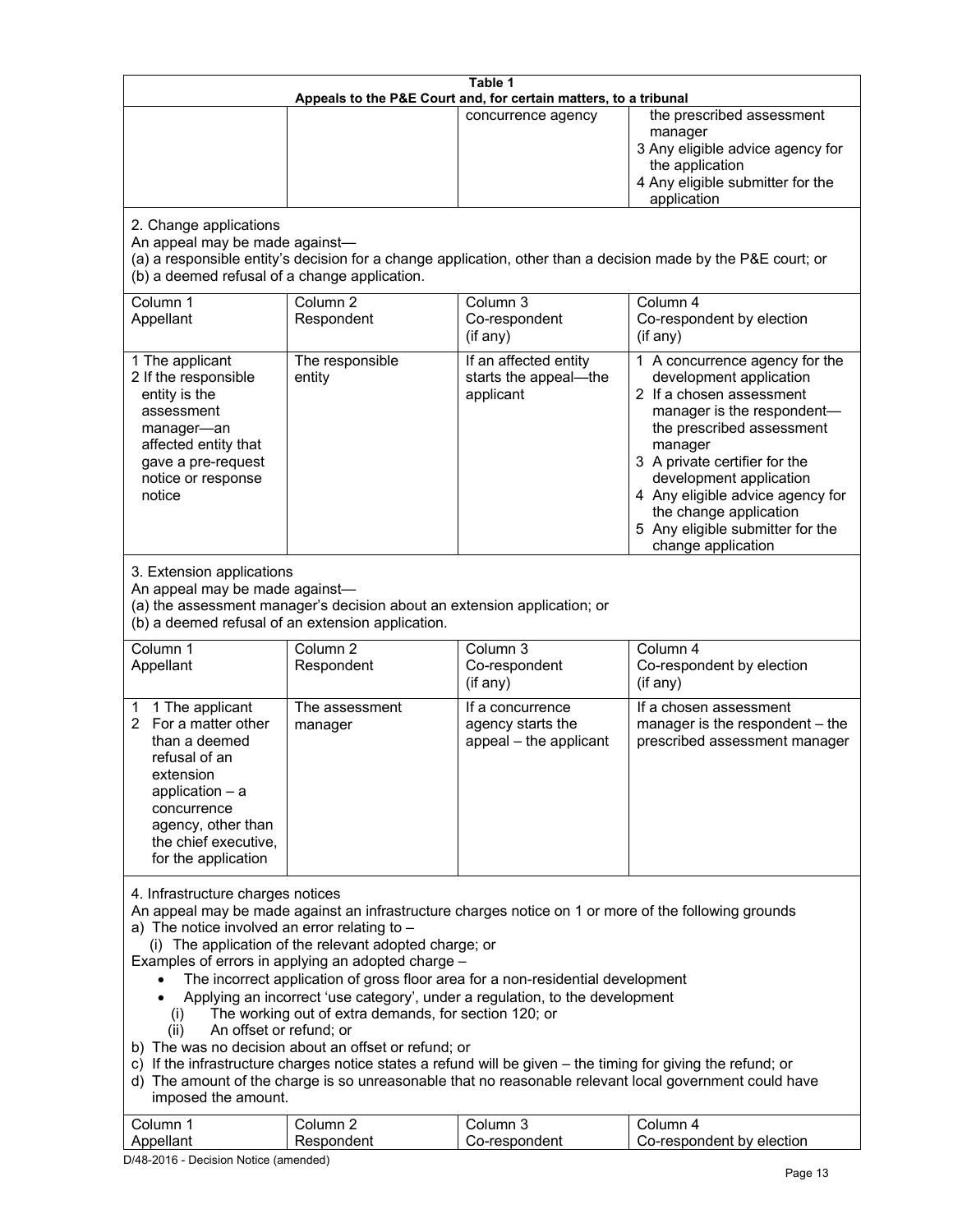|                                                                                                                                                                                                                                                  |                                                                                                                            | Table 1                                                                                                                 |                                                                                                                                                                                                                        |  |
|--------------------------------------------------------------------------------------------------------------------------------------------------------------------------------------------------------------------------------------------------|----------------------------------------------------------------------------------------------------------------------------|-------------------------------------------------------------------------------------------------------------------------|------------------------------------------------------------------------------------------------------------------------------------------------------------------------------------------------------------------------|--|
| Appeals to the P&E Court and, for certain matters, to a tribunal                                                                                                                                                                                 |                                                                                                                            |                                                                                                                         |                                                                                                                                                                                                                        |  |
|                                                                                                                                                                                                                                                  |                                                                                                                            | (if any)                                                                                                                | (if any)                                                                                                                                                                                                               |  |
| The person given the<br>Infrastructure charges<br>notice                                                                                                                                                                                         | The local government<br>that gave the<br>infrastructure charges<br>notice                                                  | $\blacksquare$                                                                                                          |                                                                                                                                                                                                                        |  |
| 5. Conversion applications<br>An appeal may be made against-<br>(a) the refusal of a conversion application; or                                                                                                                                  | (b) a deemed refusal of a conversion application.                                                                          |                                                                                                                         |                                                                                                                                                                                                                        |  |
| Column 1<br>Appellant                                                                                                                                                                                                                            | Column <sub>2</sub><br>Respondent                                                                                          | Column 3<br>Co-respondent<br>(if any)                                                                                   | Column 4<br>Co-respondent by election<br>(if any)                                                                                                                                                                      |  |
| The applicant                                                                                                                                                                                                                                    | The local government<br>to which the conversion<br>application was made                                                    |                                                                                                                         |                                                                                                                                                                                                                        |  |
| 6. Enforcement notices                                                                                                                                                                                                                           | An appeal may be made against the decision to give an enforcement notice.                                                  |                                                                                                                         |                                                                                                                                                                                                                        |  |
| Column 1<br>Appellant                                                                                                                                                                                                                            | Column <sub>2</sub><br>Respondent                                                                                          | Column <sub>3</sub><br>Co-respondent<br>(if any)                                                                        | Column 4<br>Co-respondent by election<br>(if any)                                                                                                                                                                      |  |
| The person given the<br>enforcement notice                                                                                                                                                                                                       | The enforcement<br>authority                                                                                               |                                                                                                                         | If the enforcement authority is<br>not the local government for<br>the premises in relation to which<br>the offence is alleged to have<br>happened-the local<br>government                                             |  |
|                                                                                                                                                                                                                                                  |                                                                                                                            | Table 2                                                                                                                 |                                                                                                                                                                                                                        |  |
|                                                                                                                                                                                                                                                  |                                                                                                                            | Appeals to the P&E Court only                                                                                           |                                                                                                                                                                                                                        |  |
| 1. Appeals from tribunal<br>An appeal may be made against a decision of a tribunal, other than a decision under<br>section 252, on the ground of-<br>(a) an error or mistake in law on the part of the tribunal; or<br>(b) jurisdictional error. |                                                                                                                            |                                                                                                                         |                                                                                                                                                                                                                        |  |
| Column 1<br>Appellant                                                                                                                                                                                                                            | Column <sub>2</sub><br>Respondent                                                                                          | Column 3<br>Co-respondent<br>(if any)                                                                                   | Column 4<br>Co-respondent by election<br>(if any)                                                                                                                                                                      |  |
| A party to the<br>proceedings for the<br>decision                                                                                                                                                                                                | The other party to the<br>proceedings for the<br>decision                                                                  |                                                                                                                         |                                                                                                                                                                                                                        |  |
| 2. Eligible submitter appeals<br>(b) a variation request.                                                                                                                                                                                        | application, to the extent that the decision relates to-                                                                   |                                                                                                                         | An appeal may be made against the decision to give a development approval, or an approval for a change<br>(a) any part of the development application for the development approval that required impact assessment; or |  |
| Column 1<br>Appellant                                                                                                                                                                                                                            | Column <sub>2</sub><br>Respondent                                                                                          | Column 3<br>Co-respondent<br>(if any)                                                                                   | Column 4<br>Co-respondent by election<br>(if any)                                                                                                                                                                      |  |
| 1 For a development<br>application-an<br>eligible submitter for<br>the development<br>application<br>2 For a change<br>application-an<br>eligible submitter for                                                                                  | 1 For a development<br>application-the<br>assessment<br>manager<br>2 For a change<br>application-the<br>responsible entity | 1 The applicant<br>2 If the appeal is about<br>a concurrence<br>agency's referral<br>response-the<br>concurrence agency | Another eligible<br>submitter for the<br>application                                                                                                                                                                   |  |

D/48-2016 - Decision Notice (amended)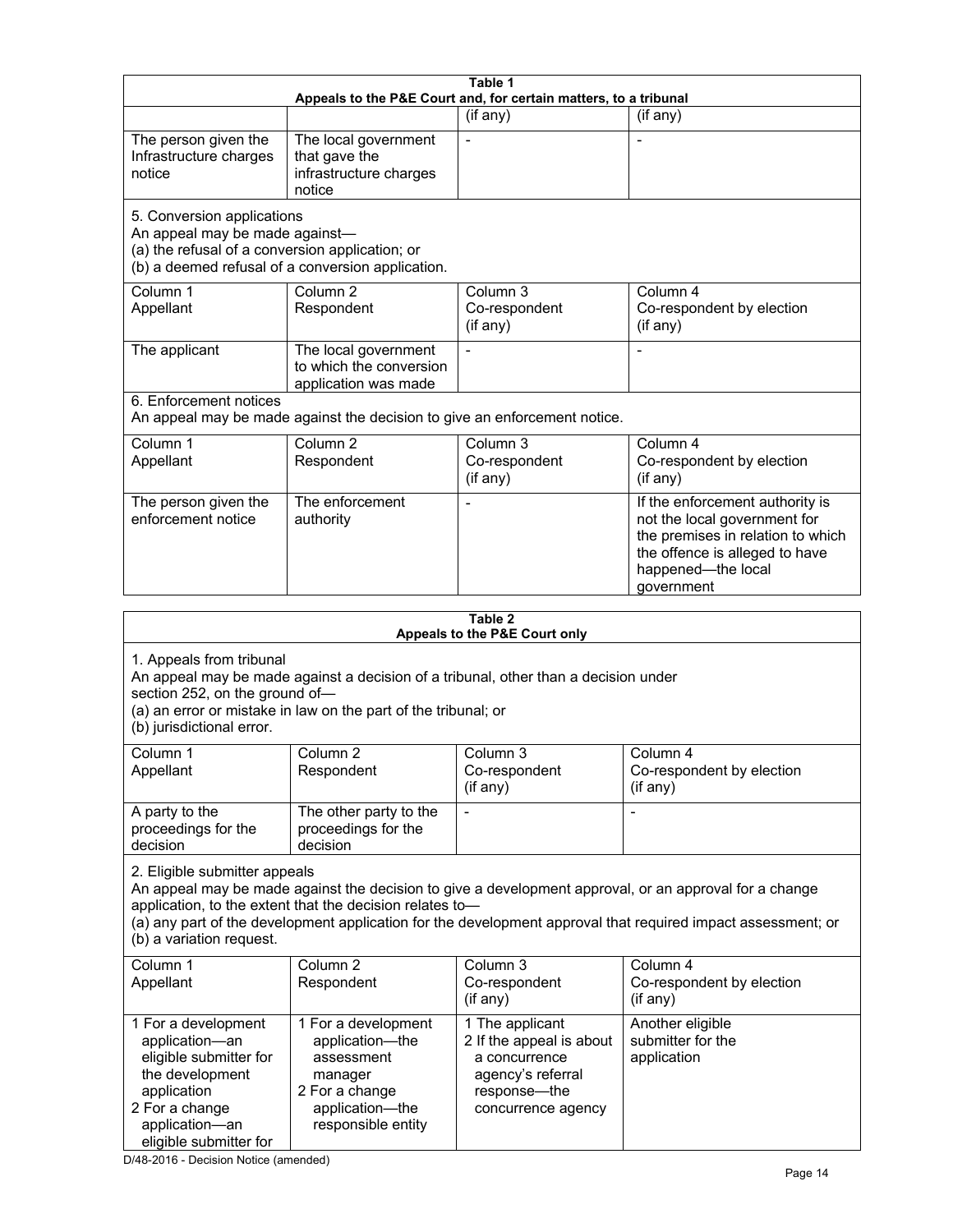| Table 2<br>Appeals to the P&E Court only                                                                                                                                                                                                                                                                                                                                                                           |                                                                                                                            |                                                                                                                         |                                                                                        |
|--------------------------------------------------------------------------------------------------------------------------------------------------------------------------------------------------------------------------------------------------------------------------------------------------------------------------------------------------------------------------------------------------------------------|----------------------------------------------------------------------------------------------------------------------------|-------------------------------------------------------------------------------------------------------------------------|----------------------------------------------------------------------------------------|
| the change<br>application                                                                                                                                                                                                                                                                                                                                                                                          |                                                                                                                            |                                                                                                                         |                                                                                        |
| 3. Eligible submitter and eligible advice agency appeals<br>An appeal may be made against a provision of a development approval, or failure to<br>include a provision in the development approval, to the extent the matter relates to-<br>(a) any part of the development application or the change application, for the development approval, that<br>required impact assessment; or<br>(b) a variation request. |                                                                                                                            |                                                                                                                         |                                                                                        |
| Column 1<br>Appellant                                                                                                                                                                                                                                                                                                                                                                                              | Column <sub>2</sub><br>Respondent                                                                                          | Column 3<br>Co-respondent<br>(if any)                                                                                   | Column 4<br>Co-respondent by election<br>(if any)                                      |
| 1 For a development<br>application-an<br>eligible submitter for<br>the development<br>application<br>2 For a change<br>application-an<br>eligible submitter for<br>the change<br>application<br>3 An eligible advice<br>agency for the<br>development<br>application or change<br>application                                                                                                                      | 1 For a development<br>application-the<br>assessment<br>manager<br>2 For a change<br>application-the<br>responsible entity | 1 The applicant<br>2 If the appeal is about<br>a concurrence<br>agency's referral<br>response-the<br>concurrence agency | Another eligible submitter for the<br>application                                      |
| 4. Compensation claims<br>An appeal may be made against-<br>(a) a decision under section 32 about a compensation claim; or<br>(b) a decision under section 265 about a claim for compensation; or<br>(c) a deemed refusal of a claim under paragraph (a) or (b).                                                                                                                                                   |                                                                                                                            |                                                                                                                         |                                                                                        |
| Column 1<br>Appellant                                                                                                                                                                                                                                                                                                                                                                                              | Column <sub>2</sub><br>Respondent                                                                                          | Column $3$<br>Co-respondent<br>(if any)                                                                                 | Column 4<br>Co-respondent by election<br>(if any)                                      |
| A person dissatisfied<br>with the decision                                                                                                                                                                                                                                                                                                                                                                         | The local<br>government to which<br>the claim was made                                                                     |                                                                                                                         |                                                                                        |
| 5. Registered premises<br>An appeal may be made against a decision of the Minister under chapter 7, part 4.                                                                                                                                                                                                                                                                                                        |                                                                                                                            |                                                                                                                         |                                                                                        |
| Column 1<br>Appellant                                                                                                                                                                                                                                                                                                                                                                                              | Column <sub>2</sub><br>Respondent                                                                                          | Column 3<br>Co-respondent<br>(if any)                                                                                   | Column 4<br>Co-respondent by election<br>(if any)                                      |
| 1 A person given a<br>decision notice about<br>the decision<br>2 If the decision is to<br>register premises or<br>renew the<br>registration of<br>premises-an owner<br>or occupier of<br>premises in the<br>affected area for the<br>registered premises<br>who is dissatisfied<br>with the decision                                                                                                               | The Minister                                                                                                               | $\blacksquare$                                                                                                          | If an owner or occupier starts the<br>appeal - the owner of the<br>registered premises |